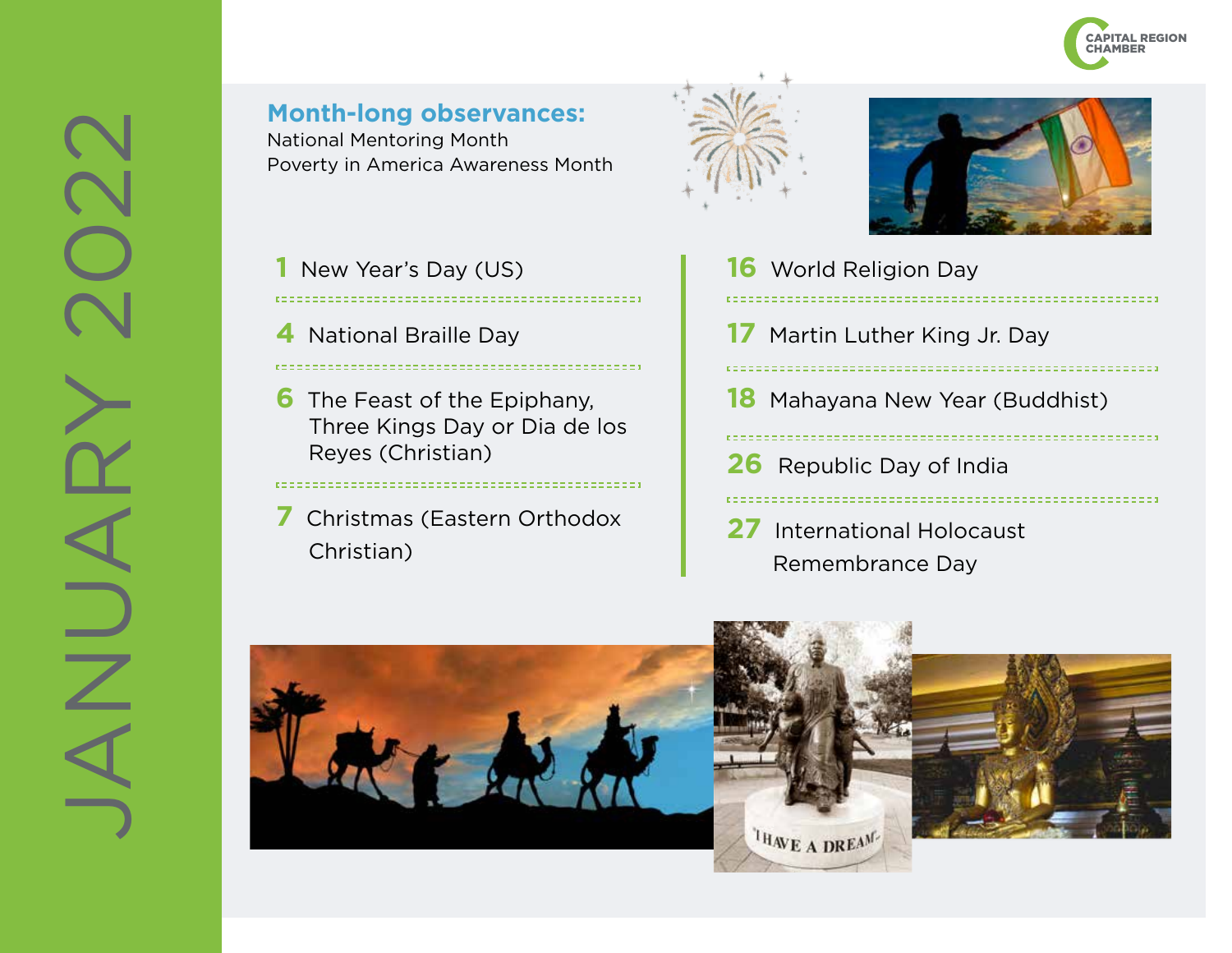

American Heart Month Black History Month



- **1** Lunar New Year (or Chinese New Year)
- **1** National Freedom Day

**5** Vasant Panchami (Hindu)

- **14** Valentine's Day
- **15** Parinirvana Day or Nirvana Day (Buddhist)

- 
- **21** President's Day

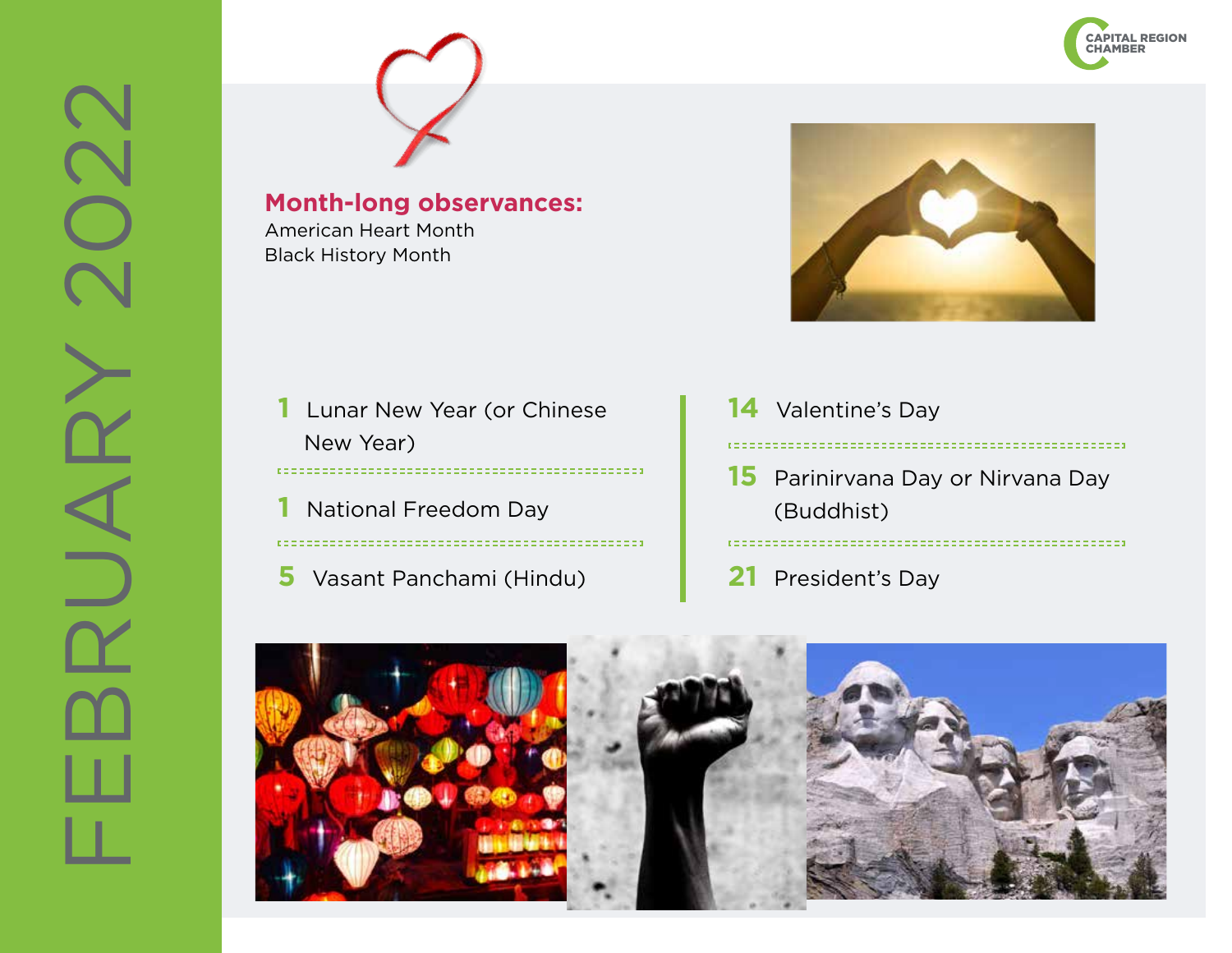

Greek-American Heritage Month Irish-American Heritage Month

National Developmental Disabilities Awareness Month National Multiple Sclerosis Education and Awareness Month National Women's History Month

## **1** Mardi Gras

**1** Maha Shivarati (Hindu)

**1** Lailat al Miraj (Muslim)

**2** Ash Wednesday (Christian)

**8** International Women's Day **16-17** Purim (Jewish)\*



**17** St. Patrick's Day **18** Holi (Hindu) **20-21** Naw-Ruz, (Baha'i New Year) **25** International Day of Remembrance of the Victims of Slavery and the Transatlantic Slave Trade

**31** International Transgender Day of Visibility



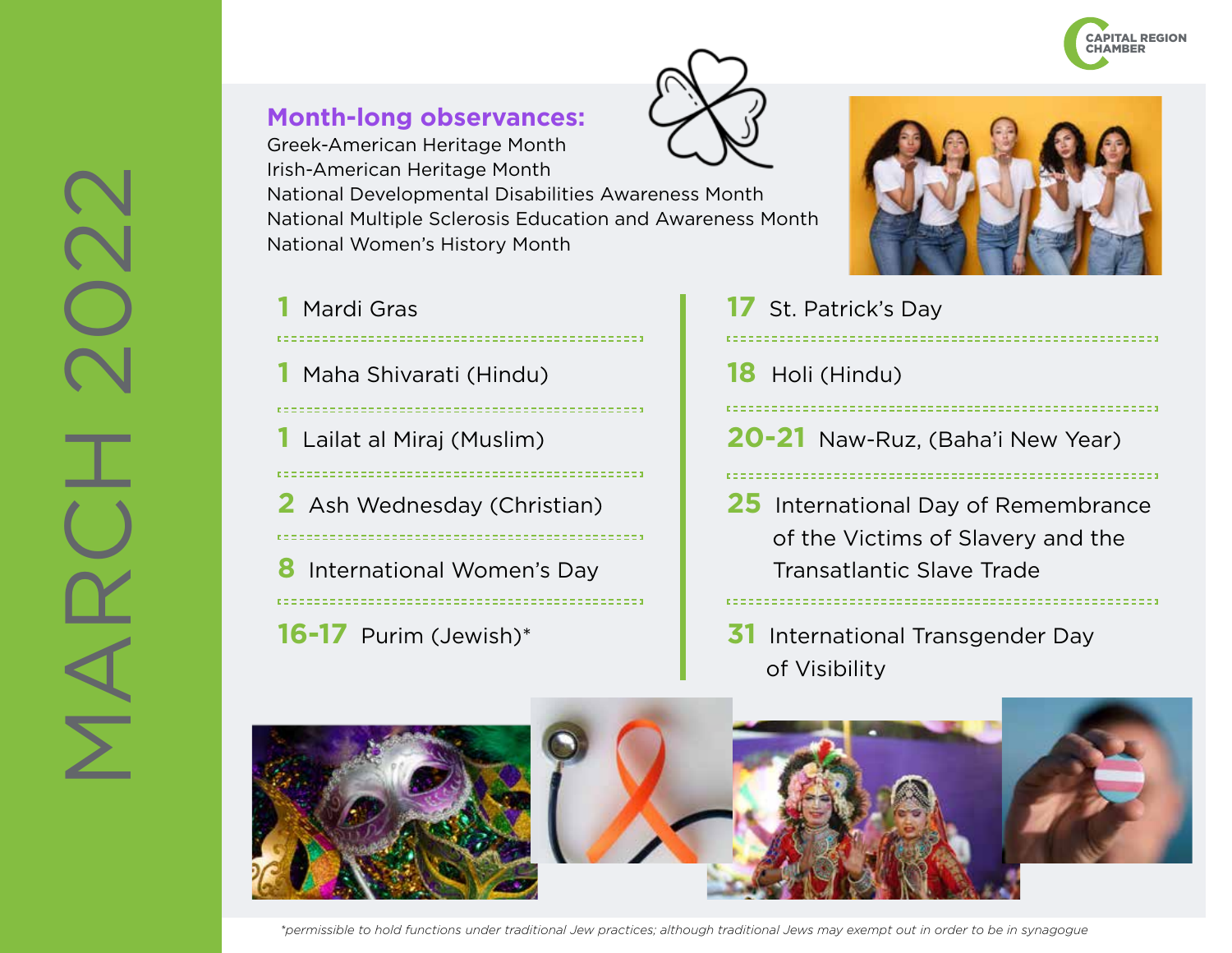

Arab-American Heritage Month Autism Awareness month Celebrate Diversity Month Earth Month National Volunteer Month

 Ramadan Begins (Muslim) World Autism Awareness Day Palm Sunday (Christian) Vaisakhi (Sikh New Year) Good Friday (Christian) 

**15-23** Passover\* (Jewish)

**17** Easter (Christian)







| t of Rivdan (Baha'i) |
|----------------------|
| th Day               |
|                      |

**23** National Day of Silence (LGBTQIA+)

**27-28** Yom HaShoah (Jewish)

 $21$  Start

,,,,,,,,,,,,

**22** Fart

- **29** Laylat al-Qadr (Muslim) .................................
- **30** Ramadan Ends (Muslim)

*\*4/15 and 4/16, 4/22 and 4/23 are non-work holidays; most Jews will not attend functions/meetings. Strict dietary rules in effect for Passover*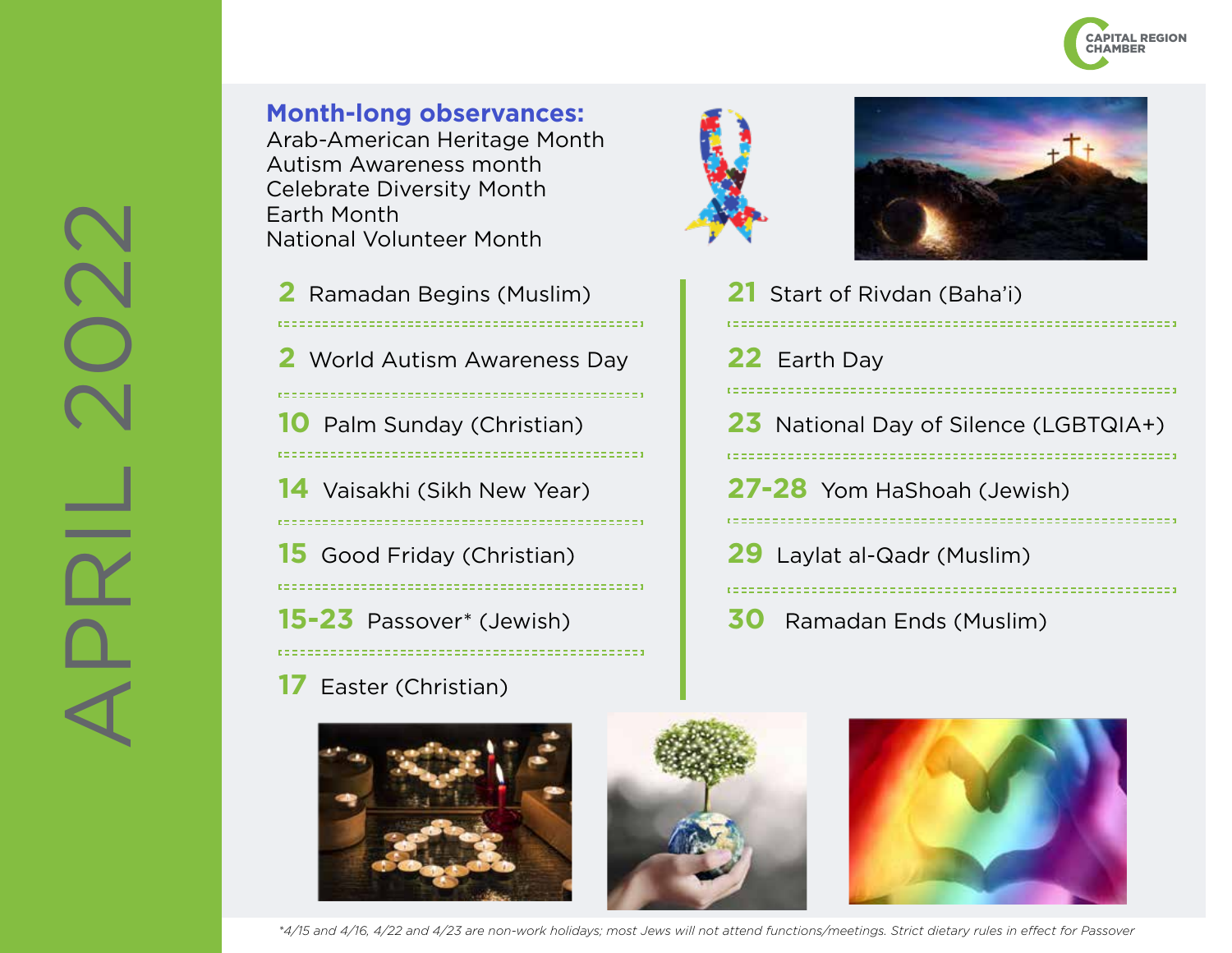

ALS Awareness Month Haitian Heritage Month Indian Heritage Month Jewish-American Heritage Month Mental Health Awareness Month National Asian American and Pacific Islander Heritage Month Older American Month



**1** Beltane (Celtic)

- **2-3** Eid al-Fitr (Muslim)
- . . . . . . . . . . . . . . . .

------------------------------------

=====================================

- **5** Cinco De Mayo
- **9** Mother's Day
- **17** International Day Against Homophobia, Transphobia and Biphobia
- **21** World Day for Cultural Diversity for Dialogue and Development **24** Declaration of the Bab (Baha'i) **26** Ascension Day (Christian) **29** Ascension of Baha'u'llah (Baha'i) **30** Memorial Day







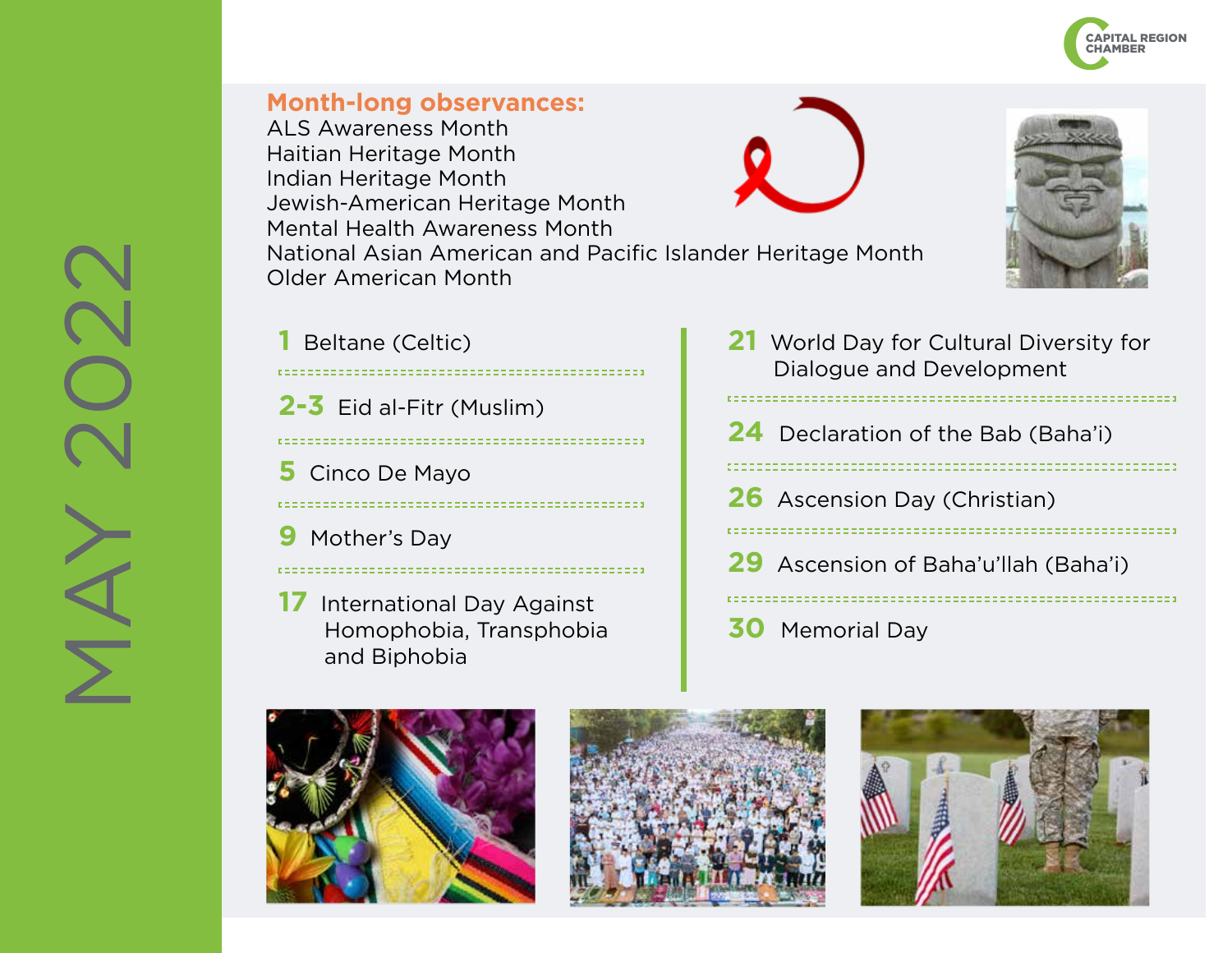

## **Month-long observances:** AIDS Awareness Month Alzheimer's and Brain Awareness Month Immigrant Heritage Month LGBTQIA+ PRIDE Month National Caribbean American Heritage Month





- **4-6** Shavuot (Jewish)\* **5** Pentecost change (Christian) **12** Loving Day **12** Trinity Sunday (Christian) **14** Flag Day **15** Native American
	- Citizenship Day

Corpus Christi (Christian) C, Juneteenth Father's Day World Refugee Day National Indigenous People's Day (Canada) Litha (Pagan)







*\*6/4-6/6 Shavuot [Jewish] Significant Jewish holiday; traditional Jews will not attend meetings/functions*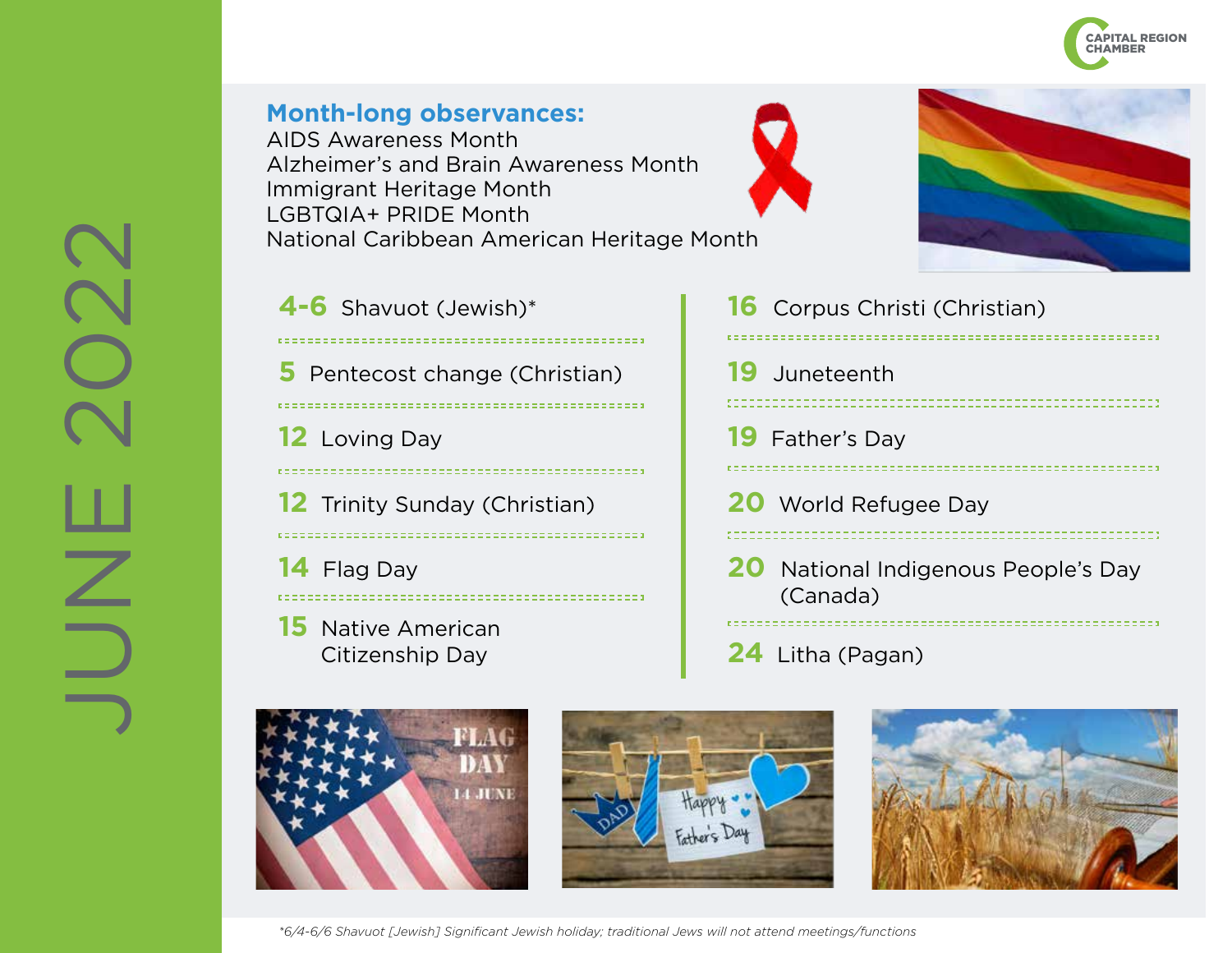

#### **Month-long observances:** French-American Heritage Month

- **1** Canada Day (Canada)  $\epsilon = \epsilon$ ...................... **4** Independence Day **9** Eid al-Adha (Muslim) **9** The Maryrdom of the Bab (Baha'i) =================================== **11** World Population Day
- $\epsilon = \pm \epsilon$ **14** Bastille Day



| 14 International Nonbinary People's Day    |
|--------------------------------------------|
| <b>18</b> Nelson Mandela International Day |
| <b>24</b> Pioneer Day (Mormon)             |
| <b>26</b> Disability Independence Day      |
| 29-30 Al-Hijra (Muslim)                    |
| <b>30</b> International Day of Friendship  |





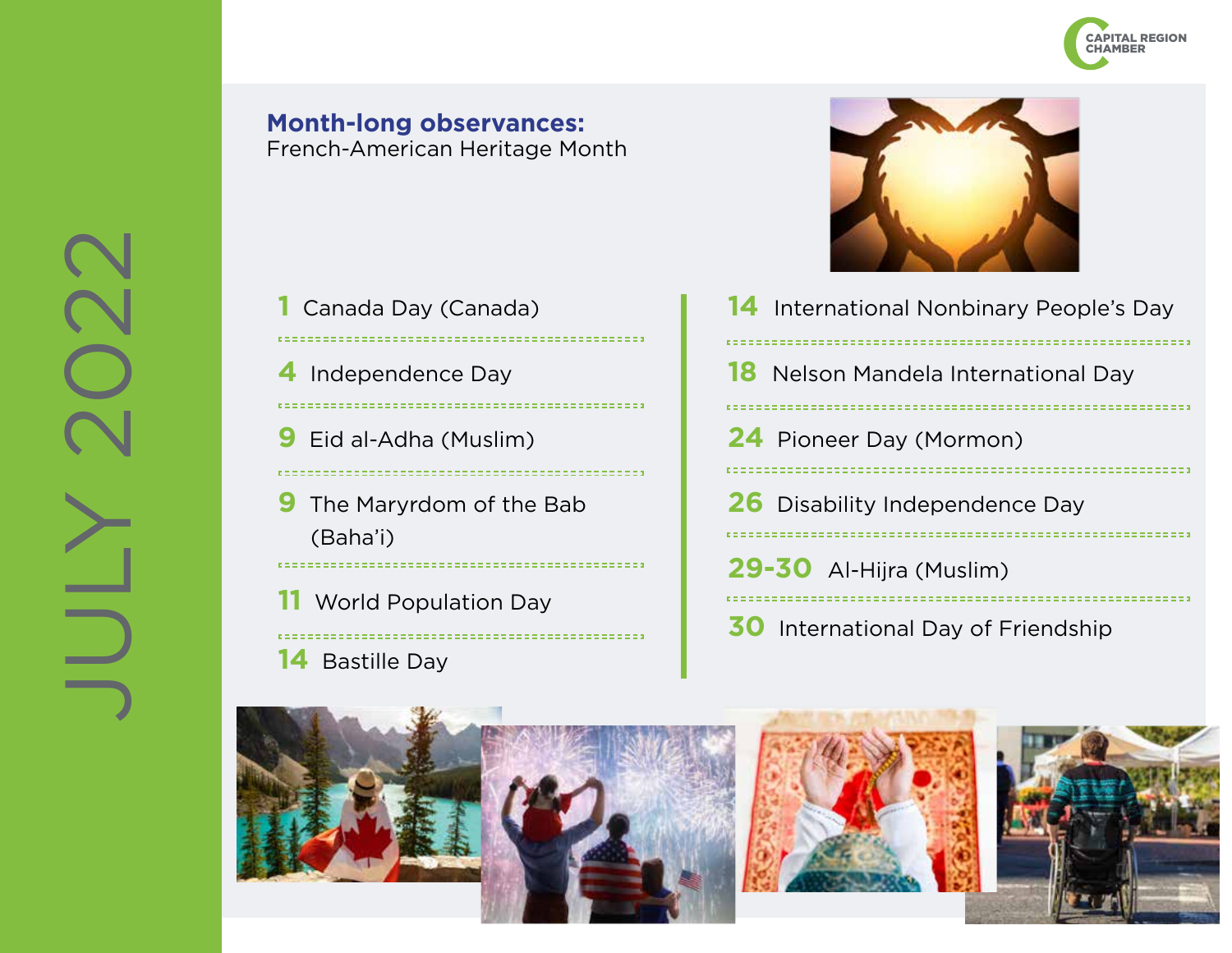

## **Month-long observances:** National Civility Month

**5-6** Tish B'Av (Jewish)\*

**7** Purple Heart Day

 $\mathbf{r} = -\mathbf{r}$ 

**9** International Day of World's Indigenous People

**17** Marcus Garvey Day



| 18-19 Krishna Janmashtami (Hindu)                    |
|------------------------------------------------------|
| <b>19</b> World Humanitarian Day<br>,,,,,,,,,,,,     |
| 21 Senior Citizens Day                               |
| <b>26</b> Women's Equality Day<br>------------------ |
|                                                      |

**31** Ganesh Chaturthi (Hindu)







*\*traditional Jews will fast to mark the holiday. Work/meetings are permissible, but traditional Jews might abstain from eating and traditional Jews will attend synagogue*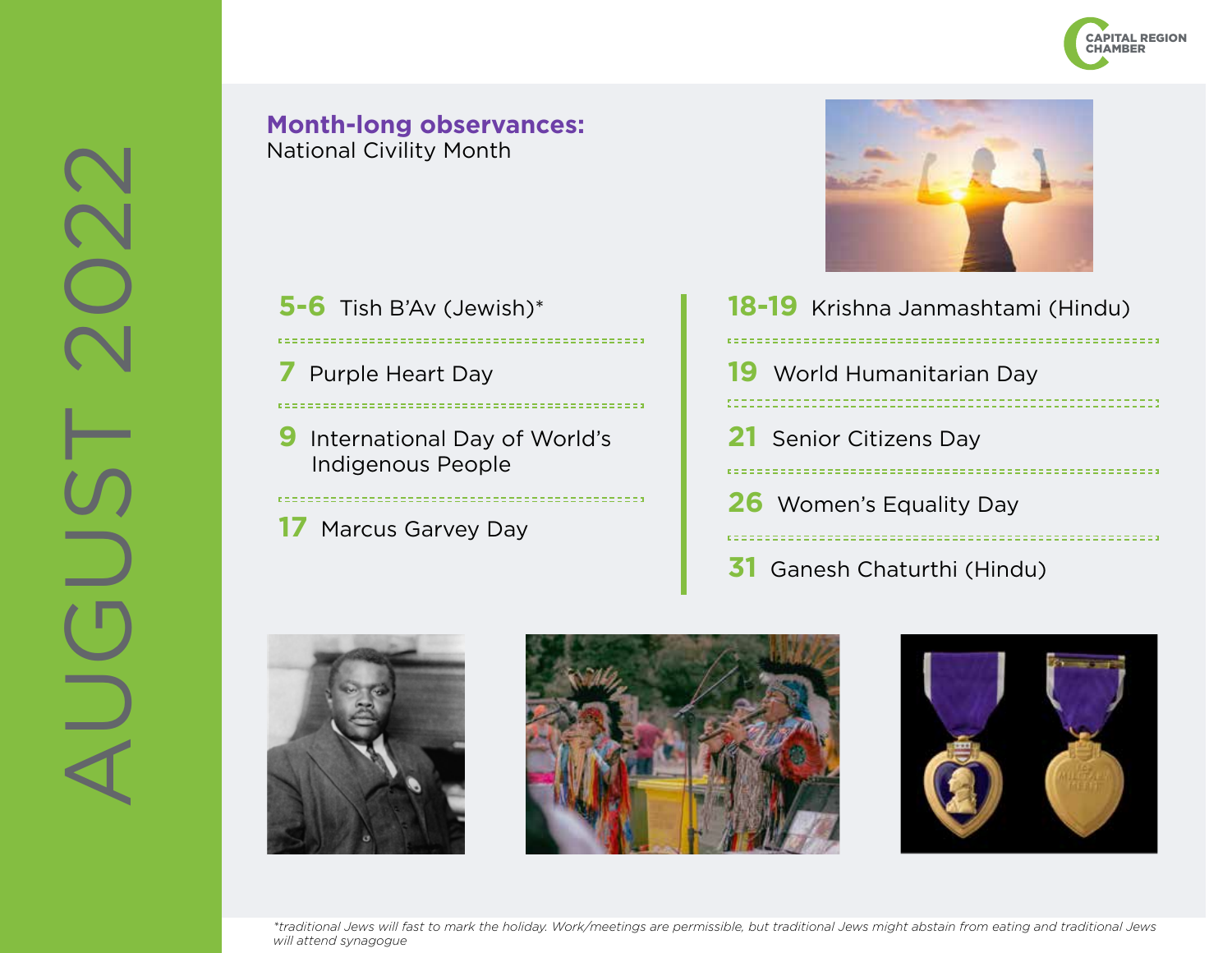

Hispanic Heritage Month National Guide Dog Month Suicide Prevention Month

- **5** Labor Day e mini **11** Patriot Day
- **15** International Day of Democracy
- **16** Mexican Independence Day



| $9/26 - 10/5$ Navratri (Hindu)                           |
|----------------------------------------------------------|
| <b>26</b> European Day of Languages<br>:==============   |
| 25-27 Rosh Hashanah (Jewish)*<br>: = = = = = = = = = = : |
| 23 Native American Day                                   |
| 21 International Day of Peace                            |



*\* significant Jewish holiday to mark the start of Jewish New Year. Most Jews will not work or attend functions*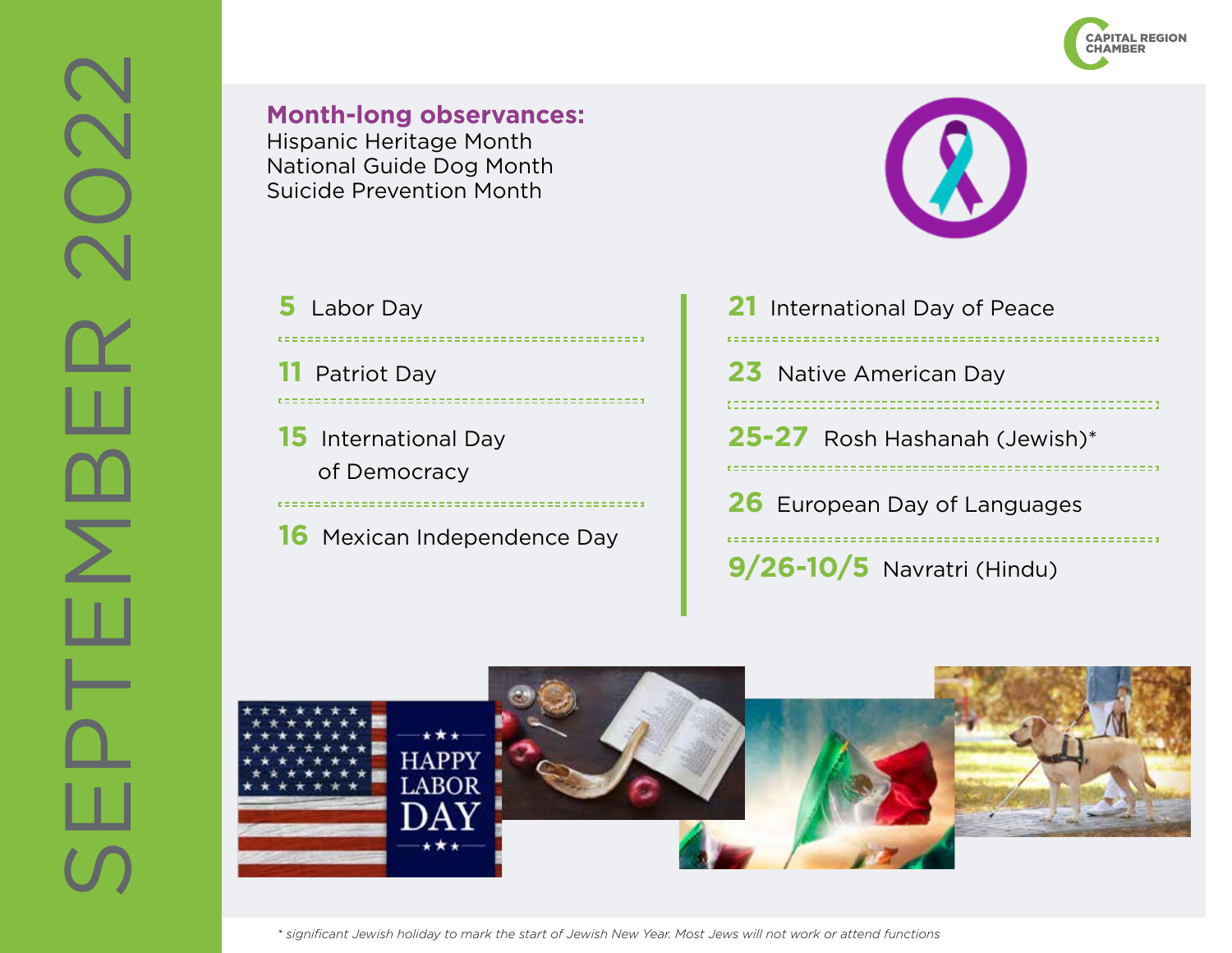

Breast Cancer Awareness Month Bullying Prevention Month Disability Employment Awareness Month Domestic Violence Awareness Month Down Syndrome Awareness Month Family History Month

**2** International Day of Nonviolence

**4-5** Yom Kippur (Jewish) 

**9-16** Sukkot (Jewish)\* . . . . . . . . . . . . . . . . . . . **9** Eid Milad un-Nabi (Muslim) 

**10** World Mental Health Day 

**11** National Coming Out Day (LGBTQIA+)

**11** National Indigenous Peoples' Day

Filipino-American Heritage Month German-American Heritage Month Italian-American Heritage Month LGBTQIA+ History Month National Work and Family Month Polish-American Heritage Month

| <b>16</b> Bosses' Day                  |
|----------------------------------------|
| <b>20</b> Sikh Holy Day (Sikh)         |
| 24 Diwali (Hindu)                      |
| <b>25</b> Birth of Bab (Baha'i)        |
| 26 Birth of Baha'u'llah (Baha'i)       |
| 31 Halloween                           |
| 10/31-11/2 Dia De Los Muertos (Mexico) |



*\* 10/9 and 10/10, 10/15 and 10/16 are solemn days where traditional Jews will not attend work/meetings. The intermediate days are permissible meetings/work*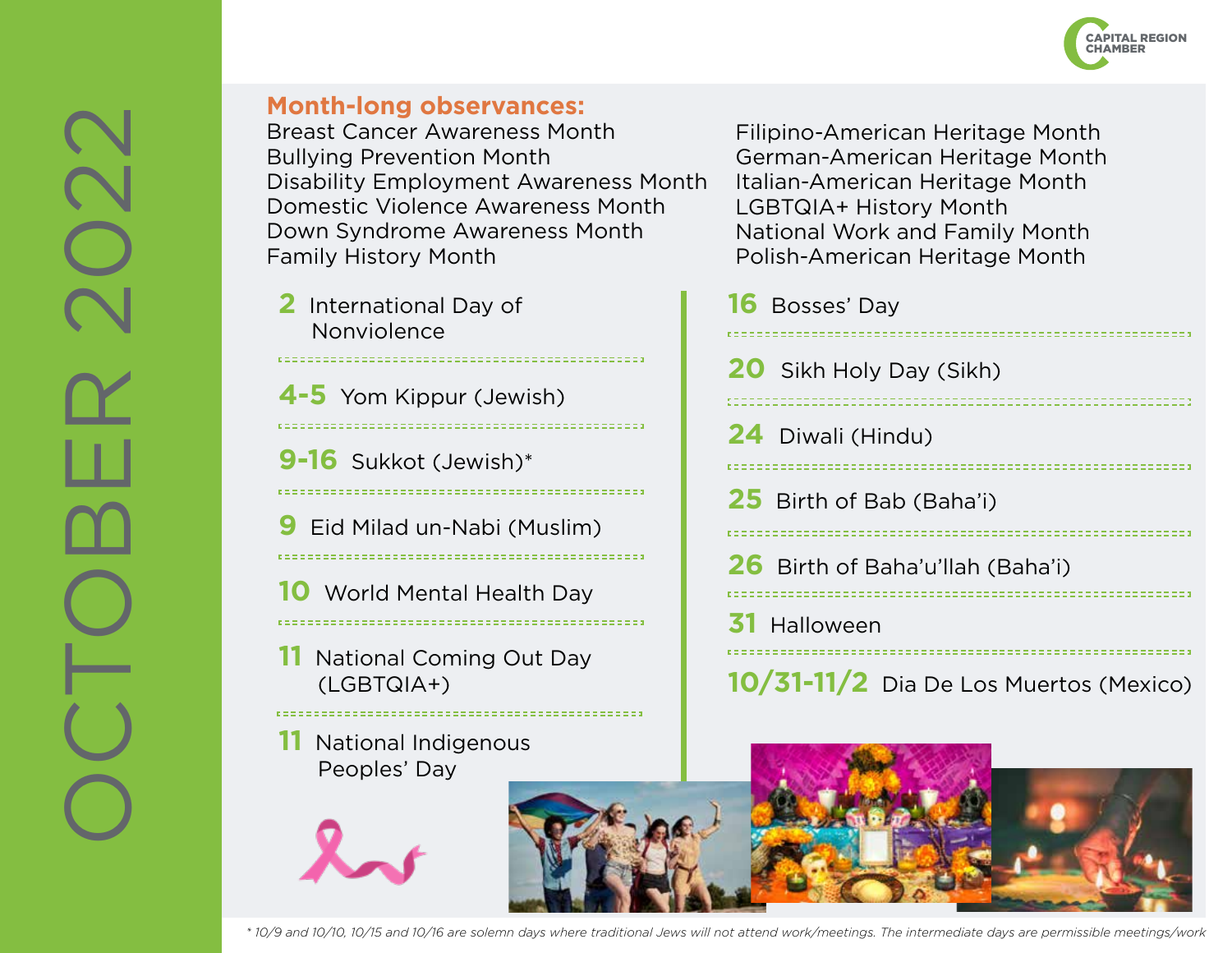Diabetes Awareness Month Movember (Men's Health Awareness) National Native American, American Indian and Alaskan Native Heritage Month

**1** All Saints Day (Christian) **2** All Souls Day (Christian) **11** Veteran's Day

**13-19** Transgender Awareness Week

**19** International Men's Day



| 20 Transgender Day of Remembrance       |
|-----------------------------------------|
| 24 Thanksgiving                         |
| <b>25</b> Native American Heritage Day  |
| 25-26 Day of the Covenant (Baha'i)      |
| 28-29 Ascension of Abdu'l-Baha (Baha'i) |